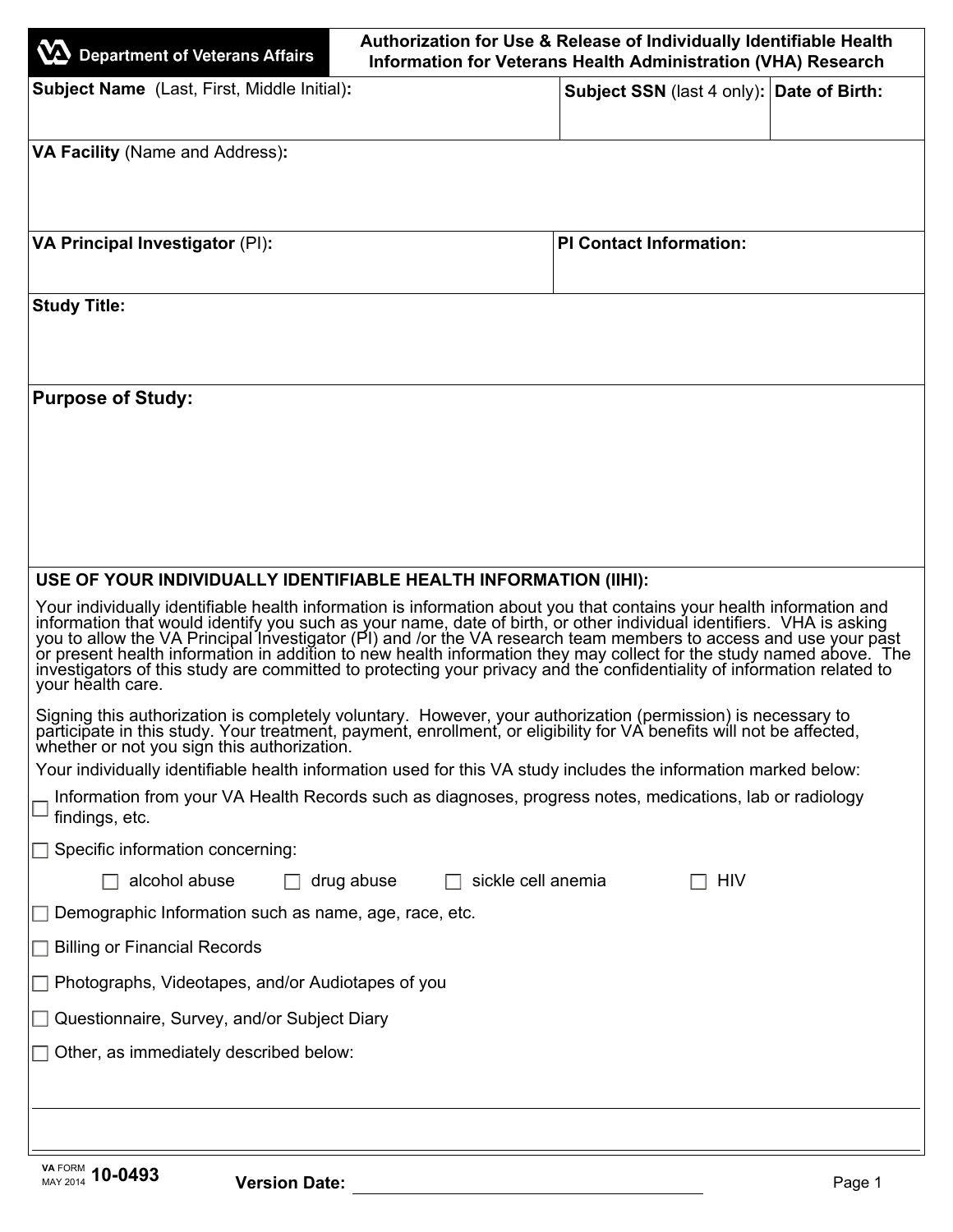| Authorization for Use & Release of Individually Identifiable Health Information for<br><b>Veterans Health Administration (VHA) Research</b> |                                                                                                                                                                                                                                                                                                                                                                                                                                                                                                                                                                                                                                                                                                                                                                                                                                                                                                                                                                                                                                                                      |                                           |  |
|---------------------------------------------------------------------------------------------------------------------------------------------|----------------------------------------------------------------------------------------------------------------------------------------------------------------------------------------------------------------------------------------------------------------------------------------------------------------------------------------------------------------------------------------------------------------------------------------------------------------------------------------------------------------------------------------------------------------------------------------------------------------------------------------------------------------------------------------------------------------------------------------------------------------------------------------------------------------------------------------------------------------------------------------------------------------------------------------------------------------------------------------------------------------------------------------------------------------------|-------------------------------------------|--|
|                                                                                                                                             | Subject Name (Last, First, Middle Initial):                                                                                                                                                                                                                                                                                                                                                                                                                                                                                                                                                                                                                                                                                                                                                                                                                                                                                                                                                                                                                          | Subject SSN (last 4 only): Date of Birth: |  |
|                                                                                                                                             | USE OF YOUR DATA OR SPECIMENS FOR OTHER RESEARCH: (This section must only be completed when<br>banking is a required component of this study. When banking is an optional component of this study complete page 5<br>of this form in lieu of this section.)                                                                                                                                                                                                                                                                                                                                                                                                                                                                                                                                                                                                                                                                                                                                                                                                          |                                           |  |
|                                                                                                                                             | Not Applicable - No Data or Specimen Banking for Other Research                                                                                                                                                                                                                                                                                                                                                                                                                                                                                                                                                                                                                                                                                                                                                                                                                                                                                                                                                                                                      |                                           |  |
|                                                                                                                                             | An important part of this research is to save your                                                                                                                                                                                                                                                                                                                                                                                                                                                                                                                                                                                                                                                                                                                                                                                                                                                                                                                                                                                                                   |                                           |  |
| Data                                                                                                                                        |                                                                                                                                                                                                                                                                                                                                                                                                                                                                                                                                                                                                                                                                                                                                                                                                                                                                                                                                                                                                                                                                      |                                           |  |
| Specimen                                                                                                                                    |                                                                                                                                                                                                                                                                                                                                                                                                                                                                                                                                                                                                                                                                                                                                                                                                                                                                                                                                                                                                                                                                      |                                           |  |
|                                                                                                                                             | in a secure repository/bank for other research studies in the future. If you do not agree to allow this use of your data<br>and/or specimen for future studies approved by the required committees, such as the Institutional Review Board, you<br>will not be able to participate in this study.                                                                                                                                                                                                                                                                                                                                                                                                                                                                                                                                                                                                                                                                                                                                                                    |                                           |  |
|                                                                                                                                             | <b>DISCLOSURE:</b> The VA research team may need to disclose the information listed above to other people or<br>institutions that are not part of VA. VA/VHA complies with the requirements of the Health Insurance Portability and<br>Accountability Act of 1996 (HIPAA), Privacy Act of 1974 and all other applicable federal laws and regulations that<br>protect your privacy. The VHA Notice of Privacy Practices (a separate document) provides more information on how<br>we protect your information. If you do not have a copy of the Notice, the research team will provide one to you.<br>Giving your permission by signing this authorization allows us to disclose your information to other institutions or<br>persons outside the VA/VHA as noted below. Once your information has been disclosed outside VA/VHA, it may no<br>longer be protected by federal laws and regulations and might be re-disclosed by the persons or institutions receiving<br>the information. These non-VA/VHA institutions or persons include the entities marked below: |                                           |  |
| who will monitor the study                                                                                                                  | $\Box$ Non-VA Institutional Review Board (IRB) at                                                                                                                                                                                                                                                                                                                                                                                                                                                                                                                                                                                                                                                                                                                                                                                                                                                                                                                                                                                                                    |                                           |  |
| $\Box$ Study Sponsor (name):                                                                                                                |                                                                                                                                                                                                                                                                                                                                                                                                                                                                                                                                                                                                                                                                                                                                                                                                                                                                                                                                                                                                                                                                      |                                           |  |
|                                                                                                                                             | Person or entity who takes responsibility for and initiates a clinical investigation                                                                                                                                                                                                                                                                                                                                                                                                                                                                                                                                                                                                                                                                                                                                                                                                                                                                                                                                                                                 |                                           |  |
|                                                                                                                                             | Academic Affiliate (institution/name/employee/department):<br>A relationship with VA in the performance of this study                                                                                                                                                                                                                                                                                                                                                                                                                                                                                                                                                                                                                                                                                                                                                                                                                                                                                                                                                |                                           |  |
|                                                                                                                                             | <b>Compliance and Safety Monitors:</b>                                                                                                                                                                                                                                                                                                                                                                                                                                                                                                                                                                                                                                                                                                                                                                                                                                                                                                                                                                                                                               |                                           |  |
|                                                                                                                                             | Advises the Sponsor or PI regarding the continuing safety of this study                                                                                                                                                                                                                                                                                                                                                                                                                                                                                                                                                                                                                                                                                                                                                                                                                                                                                                                                                                                              |                                           |  |
|                                                                                                                                             | Other Federal agencies required to monitor or oversee research (such as FDA, OHRP, GAO):                                                                                                                                                                                                                                                                                                                                                                                                                                                                                                                                                                                                                                                                                                                                                                                                                                                                                                                                                                             |                                           |  |
|                                                                                                                                             |                                                                                                                                                                                                                                                                                                                                                                                                                                                                                                                                                                                                                                                                                                                                                                                                                                                                                                                                                                                                                                                                      |                                           |  |
|                                                                                                                                             | $\Box$ A Non-Profit Corporation (name and specific purpose):                                                                                                                                                                                                                                                                                                                                                                                                                                                                                                                                                                                                                                                                                                                                                                                                                                                                                                                                                                                                         |                                           |  |
|                                                                                                                                             | $\Box$ Other (e.g. name of contractor and specific purpose):                                                                                                                                                                                                                                                                                                                                                                                                                                                                                                                                                                                                                                                                                                                                                                                                                                                                                                                                                                                                         |                                           |  |
|                                                                                                                                             |                                                                                                                                                                                                                                                                                                                                                                                                                                                                                                                                                                                                                                                                                                                                                                                                                                                                                                                                                                                                                                                                      |                                           |  |

f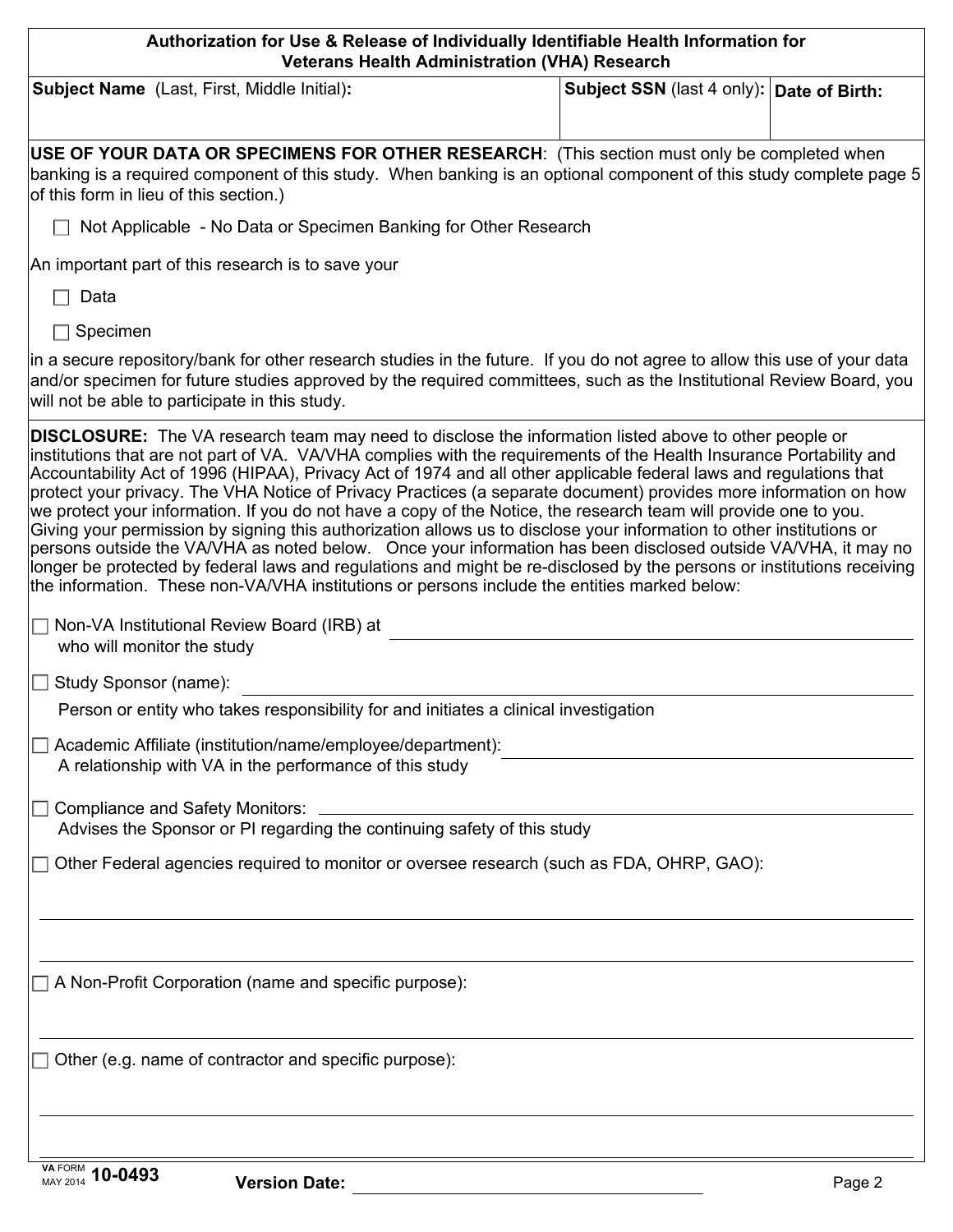| Authorization for Use & Release of Individually Identifiable Health Information for<br><b>Veterans Health Administration (VHA) Research</b>                                                                                                                                                                                                                                                                 |                                             |  |  |
|-------------------------------------------------------------------------------------------------------------------------------------------------------------------------------------------------------------------------------------------------------------------------------------------------------------------------------------------------------------------------------------------------------------|---------------------------------------------|--|--|
| <b>Subject Name</b> (Last, First, Middle Initial):                                                                                                                                                                                                                                                                                                                                                          | Subject SSN (last 4 only):   Date of Birth: |  |  |
| <b>Note:</b> Offices within VA/VHA that are responsible for oversight of VA research such as the Office of Research<br>Oversight (ORO), the Office of Research and Development (ORD), the VA Office of Inspector General, the VA<br>Office of General Counsel, the VA IRB and Research and Development Committee may also have access to your<br>information in the performance of their VA/VHA job duties. |                                             |  |  |
| Access to your Individually Identifiable Health Information created or obtained in the course of this research:<br>While this study is being conducted, you                                                                                                                                                                                                                                                 |                                             |  |  |
| $\Box$ will have access to your research related health records                                                                                                                                                                                                                                                                                                                                             |                                             |  |  |
| $\Box$ will not have access to your research related health records                                                                                                                                                                                                                                                                                                                                         |                                             |  |  |
| This will not affect your VA healthcare including your doctor's ability to see your records as part of your normal care<br>and will not affect your right to have access to the research records after the study is completed.                                                                                                                                                                              |                                             |  |  |

| REVOCATION: If you sign this authorization you may change your mind and revoke or take back your permission at           |
|--------------------------------------------------------------------------------------------------------------------------|
| any time. You must do this in writing and must send your written request to the Principal Investigator for this study at |
| the following address:                                                                                                   |

If you revoke (take back) your permission, you will no longer be able to participate in this study but the benefits to which you are entitled will NOT be affected. If you revoke (take back) your permission, the research team may continue to use or disclose the information that it has already collected before you revoked (took back) your permission which the research team has relied upon for the research. Your written revocation is effective as soon as it is received by the study's Principal Investigator.

**EXPIRATION:** Unless you revoke (take back) your permission, your authorization to allow us to use and/or disclose your information will:

 $\Box$  Expire at the end of this research study

 $\Box$  Expire on the following date or event:

 $\Box$  Not expire

Expires at the end of this research study unless you have: (1) provided additional permission to store your data  $\Box$  and/or biological specimens in a research data repository or (2)when further optional analysis of your specimens has been completed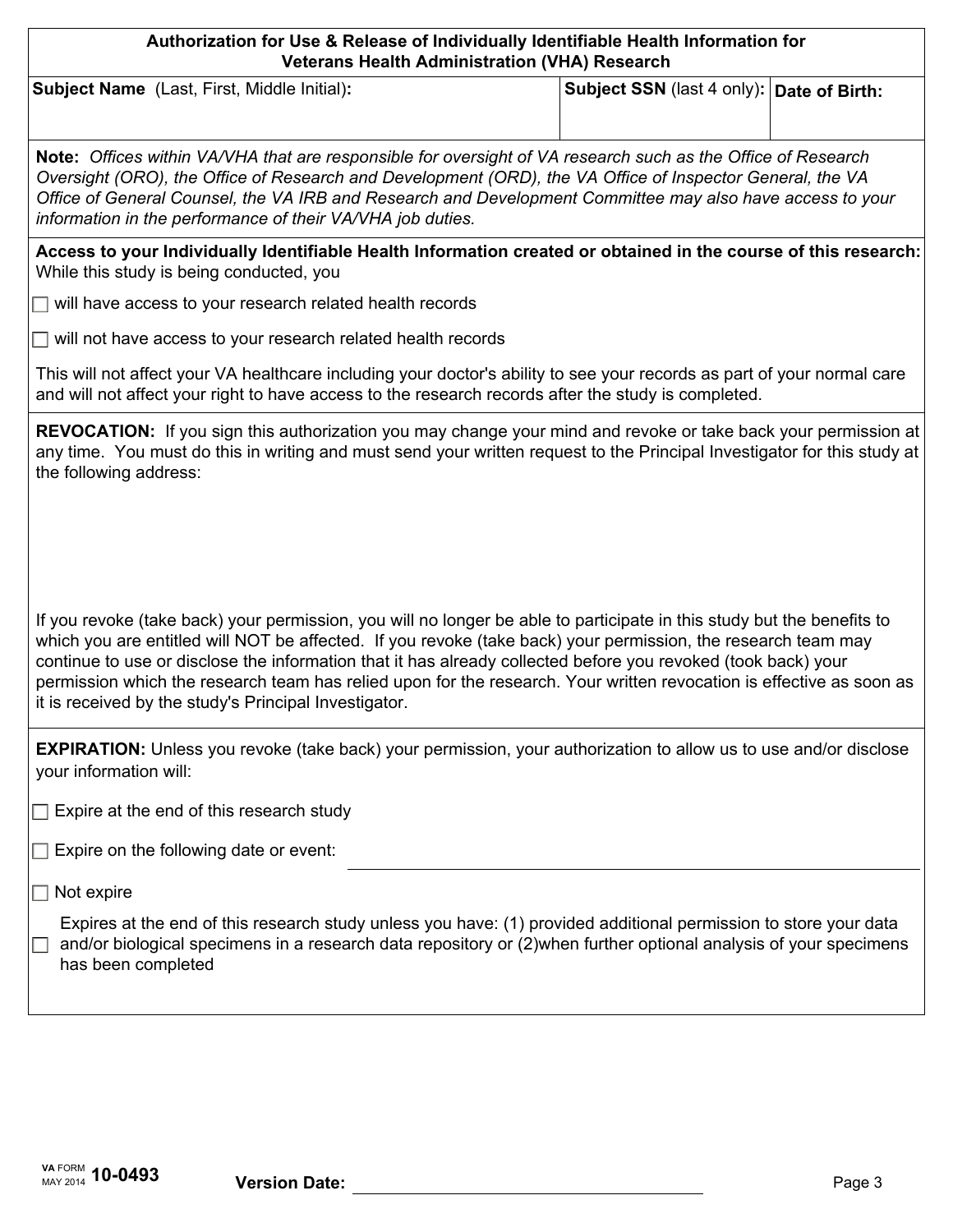| Authorization for Use & Release of Individually Identifiable Health Information for<br><b>Veterans Health Administration (VHA) Research</b>                                                                                                                                                         |                                             |  |  |
|-----------------------------------------------------------------------------------------------------------------------------------------------------------------------------------------------------------------------------------------------------------------------------------------------------|---------------------------------------------|--|--|
| <b>Subject Name</b> (Last, First, Middle Initial):                                                                                                                                                                                                                                                  | Subject SSN (last 4 only):   Date of Birth: |  |  |
|                                                                                                                                                                                                                                                                                                     |                                             |  |  |
| TO BE FILLED OUT BY THE SUBJECT                                                                                                                                                                                                                                                                     |                                             |  |  |
| Research Subject Signature. This permission (authorization) has been explained to me and I have been given the<br>opportunity to ask questions. If I believe that my privacy rights have been compromised, I may contact the VHA<br>facility Privacy Officer to file a verbal or written complaint. |                                             |  |  |
| I give my authorization (permission) for the use and disclosure of my individually identifiable health information as<br>described in this form. I will be given a signed copy of this form for my records.                                                                                         |                                             |  |  |
| Signature of Research Subject                                                                                                                                                                                                                                                                       | Date                                        |  |  |
| Signature of Legal Representative (if applicable)                                                                                                                                                                                                                                                   | Date                                        |  |  |
| To Sign for Research Subject (Attach authority to sign: Health Care Power of Attorney, Legal Guardian appointment,<br>or Next of Kin if authorized by State Law)                                                                                                                                    |                                             |  |  |
| Name of Legal Representative (please print)                                                                                                                                                                                                                                                         | Date                                        |  |  |